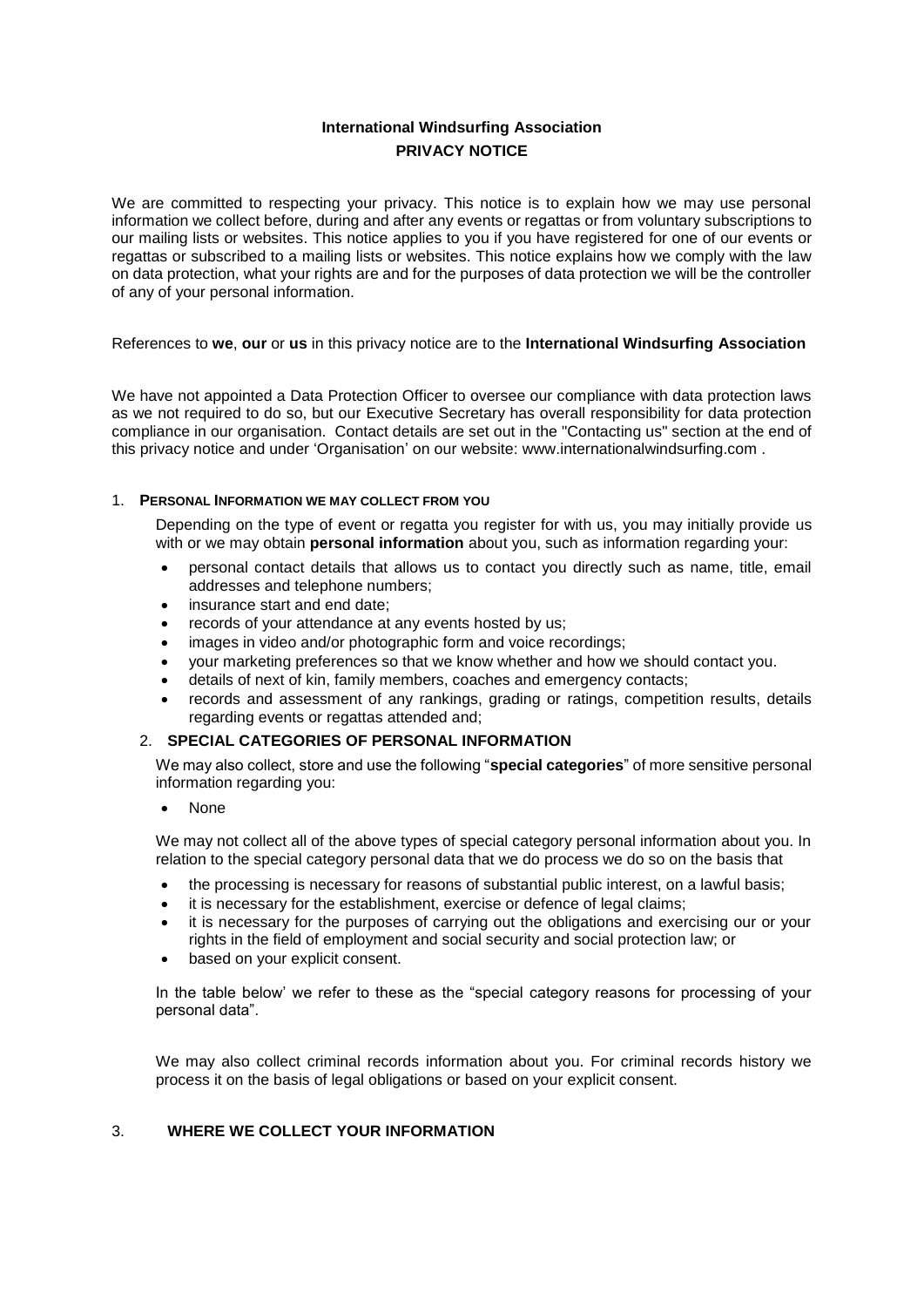We typically collect personal information when you register for an event or regatta, when you purchase any services or products we offer, when you make a query and/or complaint or when you correspond with us by phone, e-mail or in some other way.

If you are providing us with details of referees, next of kin, beneficiaries, family members and emergency contacts they have a right to know and to be aware of how what personal information we hold about them, how we collect it and how we use and may share that information. Please share this privacy notice with those of them whom you feel are sufficiently mature to understand it. They also have the same rights as set out in the "**Your rights in relation to personal information**" section below.

#### 4. **USES MADE OF THE INFORMATION**

The table below describes the main purposes for which we process your personal information, the categories of your information involved and our lawful basis for being able to do this.

| <b>Purpose</b>                                                                                                                                                                                            | <b>Personal information used</b>                                                                                                    | <b>Lawful basis</b>                                                                                                                                                                                                                                                                                                                                                               |
|-----------------------------------------------------------------------------------------------------------------------------------------------------------------------------------------------------------|-------------------------------------------------------------------------------------------------------------------------------------|-----------------------------------------------------------------------------------------------------------------------------------------------------------------------------------------------------------------------------------------------------------------------------------------------------------------------------------------------------------------------------------|
| To administer any regatta or event<br>registrations, you have with us and<br>managing our relationship with you.                                                                                          | All contact and regatta or<br>event registration details,<br>records of your<br>interactions with us, and<br>marketing preferences. | This is necessary to enable us to<br>properly manage and administer our<br>events and regattas and any contract<br>you may have with us.                                                                                                                                                                                                                                          |
| To send you information which is<br>included within your regatta<br>registration                                                                                                                          | Contact and regatta and<br>event registration details.                                                                              | This is necessary to enable us to<br>properly manage and administer our<br>events and regattas and any contract<br>you may have with us.                                                                                                                                                                                                                                          |
| To send you other marketing<br>information we think you might find<br>useful or which you have requested<br>from us, including our newsletters,<br>information about registration,<br>regattas and events | Contact details and<br>marketing preferences.                                                                                       | Where you have given us your explicit<br>consent to do so.                                                                                                                                                                                                                                                                                                                        |
| To answer your queries or<br>complaints                                                                                                                                                                   | Contact details and<br>records of your<br>interactions with us                                                                      | We have a legitimate interest to<br>provide complaint handling services<br>to you in case there are any issues<br>with your regatta and event<br>registrations and participation.                                                                                                                                                                                                 |
| <b>Retention of records</b>                                                                                                                                                                               | All the personal<br>information we collect.                                                                                         | We need to retain records in order to<br>properly administer and manage<br>events and run our association and in<br>some cases, we may have legal or<br>regulatory obligations to retain<br>records.<br>We process special category personal<br>data on the basis of the "special<br>category reasons for processing of<br>your personal data" referred to in<br>section 2 above. |
| The security of our IT systems                                                                                                                                                                            | Your usage of our IT<br>systems and online<br>portals.                                                                              | We have a legitimate interest to<br>ensure that our IT systems are secure.                                                                                                                                                                                                                                                                                                        |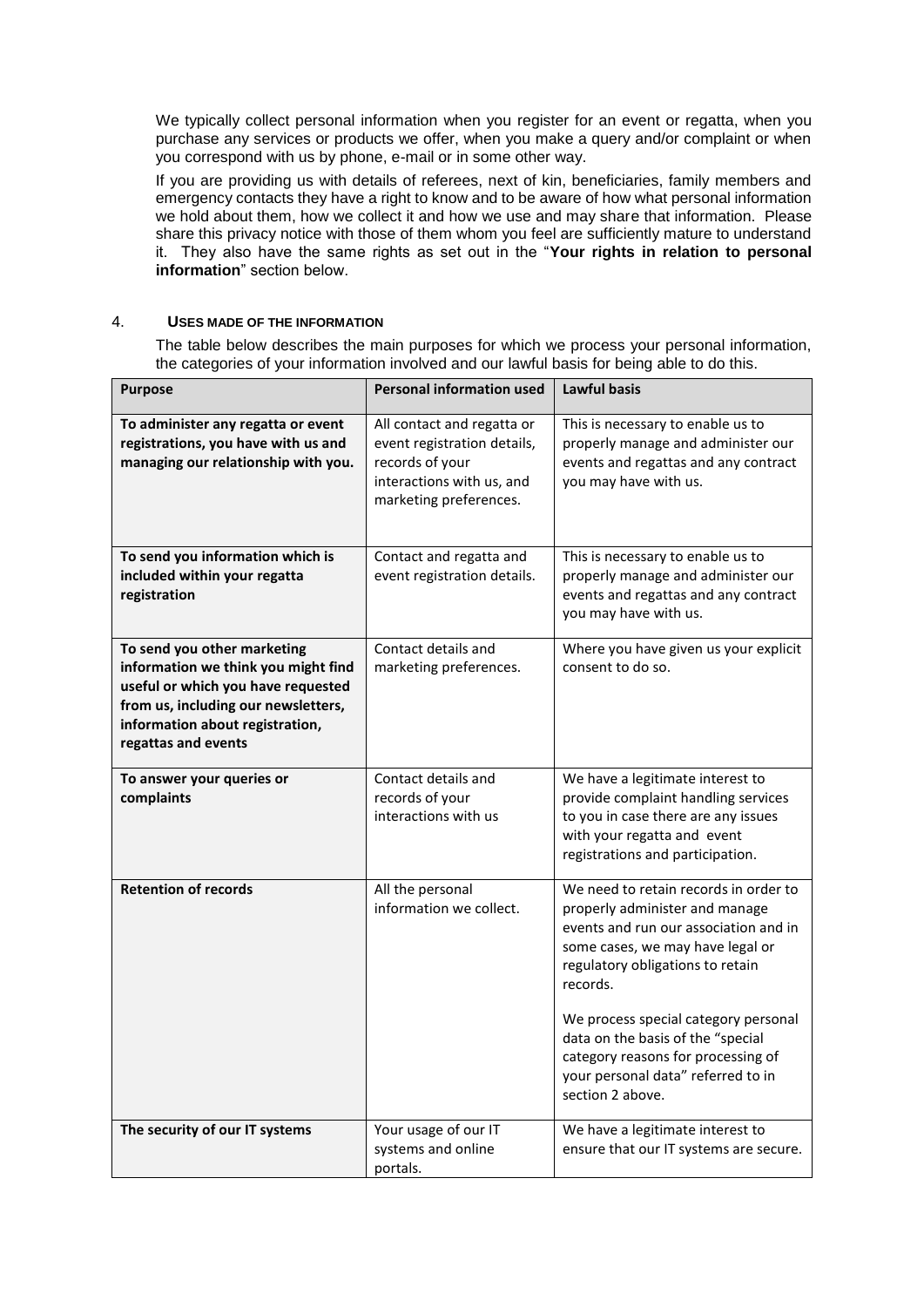| To conduct data analytics studies to<br>better understand event attendance<br>and trends within the sport<br>For the purposes of promoting the | Records<br>of<br>vour<br>attendance at any events<br>or competitions hosted by<br>us.<br>Images in video and/or | We have a legitimate interest in doing<br>so to ensure that our events and<br>regattas are targeted and relevant.                                                                                                                                                                                                                                                                                                                                                                                                            |
|------------------------------------------------------------------------------------------------------------------------------------------------|-----------------------------------------------------------------------------------------------------------------|------------------------------------------------------------------------------------------------------------------------------------------------------------------------------------------------------------------------------------------------------------------------------------------------------------------------------------------------------------------------------------------------------------------------------------------------------------------------------------------------------------------------------|
| association, our events and regattas.                                                                                                          | photographic form.                                                                                              |                                                                                                                                                                                                                                                                                                                                                                                                                                                                                                                              |
| To gather evidence for possible<br>grievance or disciplinary hearings                                                                          | All the personal<br>information we collect                                                                      | We have a legitimate interest in doing<br>so to provide a safe and fair<br>environment for all particpants and to<br>ensure the effective management of<br>any disciplinary hearings, appeals and<br>adjudications.<br>We process special category personal<br>data on the basis of the "special<br>category reasons for processing of<br>your personal data" referred to in<br>section 2 above.<br>For criminal records history we<br>process it on the basis of legal<br>obligations or based on your explicit<br>consent. |

For some of your personal information you will have a legal, contractual or other requirement or obligation for you to provide us with your personal information. If you do not provide us with the requested personal information we may not be able to allow you take part in a regatta or an event or we may not be able to properly perform our contract with you or comply with legal obligations and we may have to cancel any regatta or event registration. For other personal information you may not be under an obligation to provide it to us, but if you do not provide it then we may not be able to properly perform our contract with you.

Where you have given us your consent to use your personal information in a particular manner, you have the right to withdraw this consent at any time, which you may do by contacting us as described in the "Contacting us" section below.

Please note however that the withdrawal of your consent will not affect any use of the data made before you withdrew your consent and we may still be entitled to hold and process the relevant personal information to the extent that we are entitled to do so on bases other than your consent. Withdrawing consent may also have the same effects as not providing the information in the first place.

## 5. **DISCLOSURE OF YOUR PERSONAL INFORMATION**

We share personal information with the following parties:

- **Any party approved by you.**
- **To any governing bodies or regional bodies for the sports covered by our association:** to allow them to properly administer the sports on a local, regional, national and international level.
- **Other service providers**: for example, email platforms;
- **The Government or our regulators**: where we are required to do so by law or to assist with their investigations or initiatives.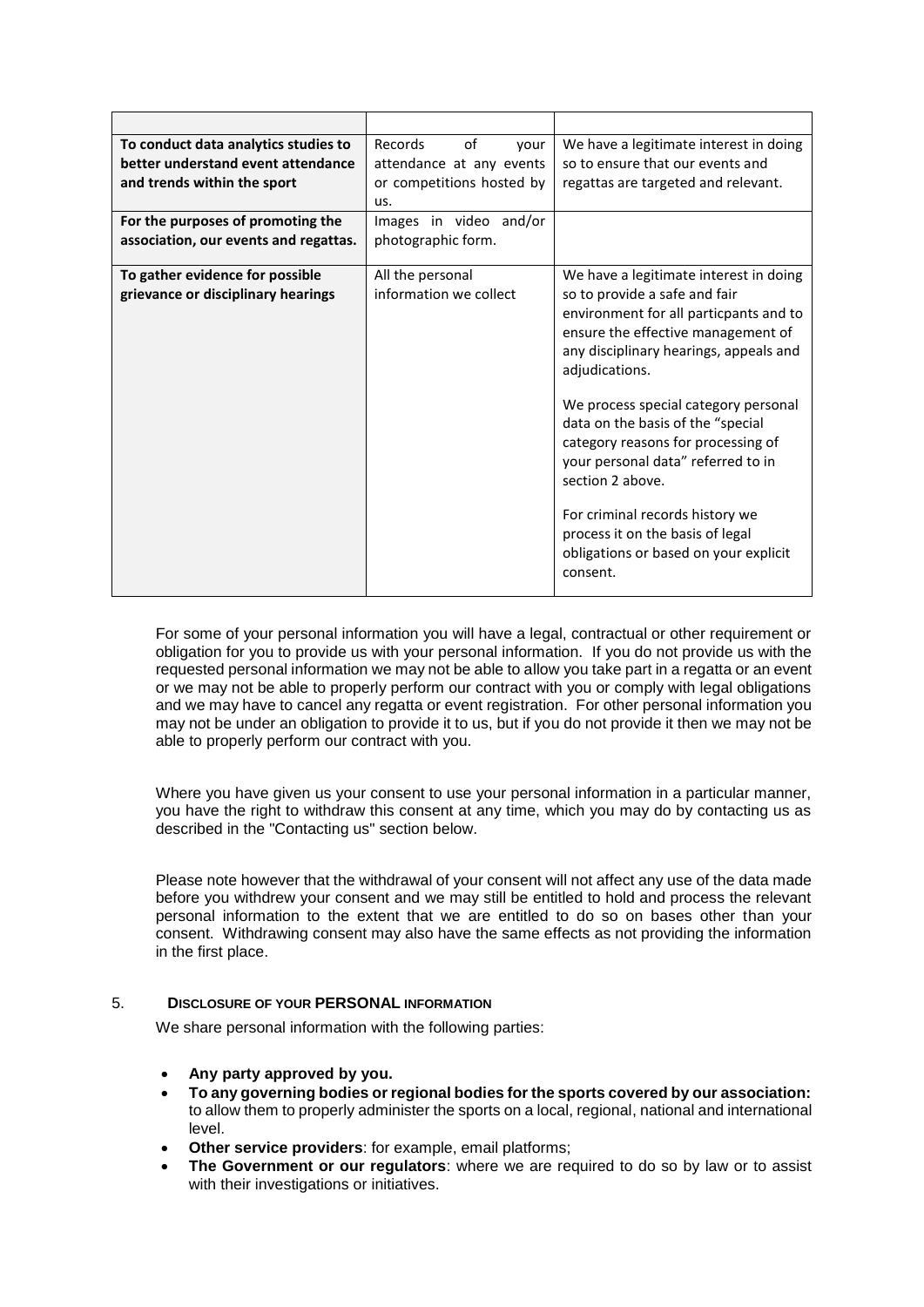• **Police, law enforcement and security services**: to assist with the investigation and prevention of crime and the protection of national security.

## 6. **TRANSFERRING YOUR PERSONAL INFORMATION INTERNATIONALLY**

The personal information we collect may be transferred to and stored in countries outside of the UK and the European Union. Some of these jurisdictions require different levels of protection in respect of personal information and, in certain instances, the laws in those countries may be less protective than the jurisdiction you are typically resident in. We will take all reasonable steps to ensure that your personal information is only used in accordance with this privacy notice and applicable data protection laws and is respected and kept secure and where a third part processes your data on our behalf we will put in place appropriate safeguards as required under data protection laws. For further details please contact us by using the details set out in the "Contacting us" section below.

## 7. **HOW LONG DO WE KEEP PERSONAL INFORMATION FOR?**

The duration for which we retain your personal information will differ depending on the type of information and the reason why we collected it from you. However, in some cases personal information may be retained on a long-term basis: for example, personal information that we need to retain for legal purposes will normally be retained in accordance with usual commercial practice and regulatory requirements. Generally, where there is no legal requirement we retain all physical and electronic records for a period of 6 years after your last contact with us. Exceptions to this rule are:

- Details regarding unsuccessful registrations to events or regattas, where we hold records for a period of not more than 12 months;
- Information that may be relevant to personal injury or discrimination claims may be retained until the limitation period for those types of claims has expired. For personal injury or discrimination claims this can be an extended period as the limitation period might not start to run until a long time after the event.

It is important to ensure that the personal information we hold about you is accurate and up-todate, and you should let us know if anything changes, for example if you change your phone number or email address. You may be able to update some of the personal information we hold about you through the association website, www.dfracinguk.com. Alternatively, you can contact us by using the details set out in the "**Contacting us**" section below.

## 8. **YOUR RIGHTS IN RELATION TO PERSONAL INFORMATION**

You have the following rights in relation to your personal information:

- the right to be informed about how your personal information is being used;
- the right to access the personal information we hold about you;
- the right to request the correction of inaccurate personal information we hold about you;
- the right to request the erasure of your personal information in certain limited circumstances;
- the right to restrict processing of your personal information where certain requirements are met;
- the right to object to the processing of your personal information;
- the right to request that we transfer elements of your data either to you or another service provider; and
- the right to object to certain automated decision-making processes using your personal information.

You should note that some of these rights, for example the right to require us to transfer your data to another service provider or the right to object to automated decision making, may not apply as they have specific requirements and exemptions which apply to them and they may not